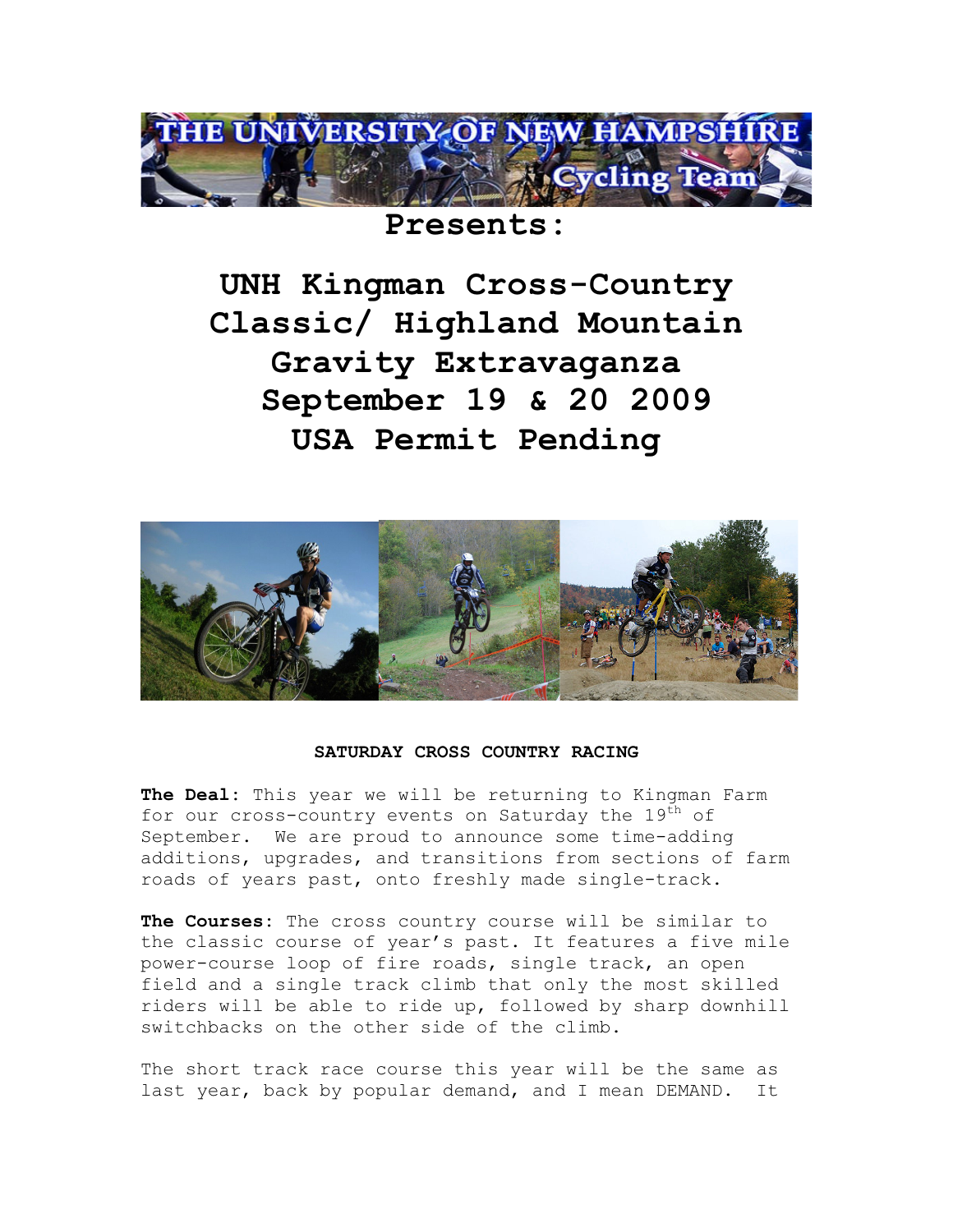will feature a fast descent into a 90-degree turn, follow the fire road and begin the technical climb back through the woods to the top of the hill.

The Prizes: Prizes will be awarded to the top three finishers in each category in each event.

The Schedule:

**SKILLZ CLINIC WILL PRECEED THE CROSS-COUNTRY EVENT AT 7:30**

|         | Cross country then b lap apps. Zo mill., |               |          |
|---------|------------------------------------------|---------------|----------|
| Event   | Start time   Laps                        |               | Distance |
| Men C   | 8:00                                     |               | 10 miles |
| Women B | 8:05/follow                              | $\mathcal{P}$ | 10 miles |
| Men A   | 10:15                                    | .5            | 25 miles |
| Men B   | 10:15/follow                             |               | 20 miles |
| Women A | 10:20/follow                             |               | 20 miles |

**Cross Country** (Men B lap appx. 20 min.)

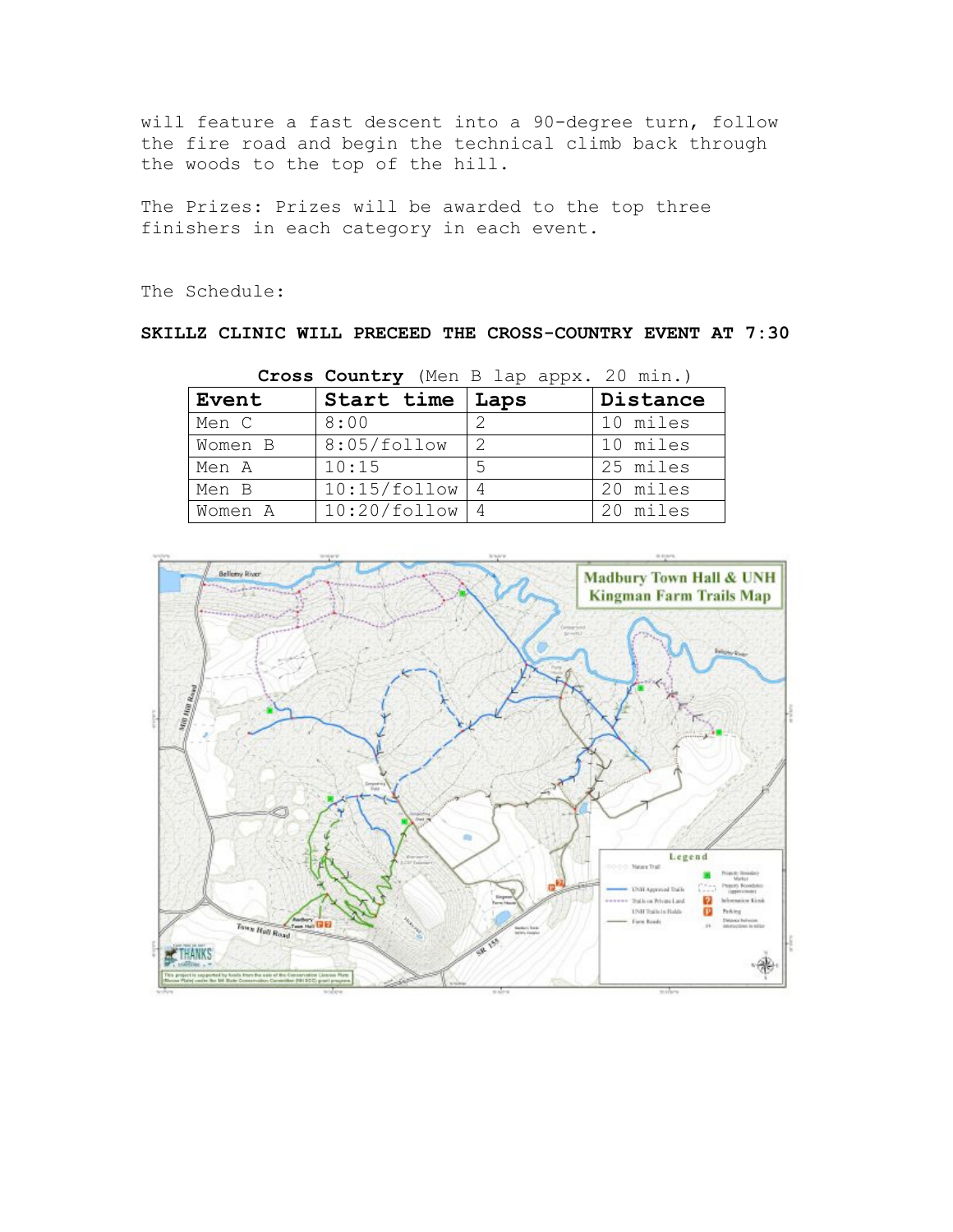| Event   | <b>Start Time</b> | Time    |
|---------|-------------------|---------|
| Men C   | 2:00              | 20 Mins |
| Women B | 2:25              | 20 Mins |
| Men B   | 2:50              | 25 Mins |
| Women A | 3:20              | 25 Mins |
| Men A   | 3:50              | 35 mins |

**The UNH Cycling team will also be hosting an extra special, super-secrethappy-time-killer-awesome-sicknastygnarrific non-bike riding event following the STXC, but it's a secret, so I can't tell you about it yet.**

#### **The Directions:**

#### **From the north/south:**

From I-95 take Spaulding Turnpike North to exit 8W (Madbury/Route 155). Follow Route 155 for 3 miles. There will be signs indicating where to turn, which is on to an access road off of a small dirt parking lot. Parking is along that dirt road. The start/finish and registration is down that road, and in a field on the left.

#### **From Durham:**

Take Madbury Road to the intersection of Route 4. At the set of lights, go straight through, crossing Route 4. This will intersect with Route 155. Take a right, and follow the signs through the small dirt parking lot and park on the side of the dirt road.

#### **From the east:**

Take Route 4 to the intersection with Madbury road. Turn left, and follow the directions **from Durham.**

#### **SUNDAY'S DOWNHILL EVENTS**

**The Deal:** Just like in year's past, we have teamed up with the folks over at Highland Mountain Bike Park, in Northfield, NH to put on a special event. We are going to do things a little differently this year from last year. Instead of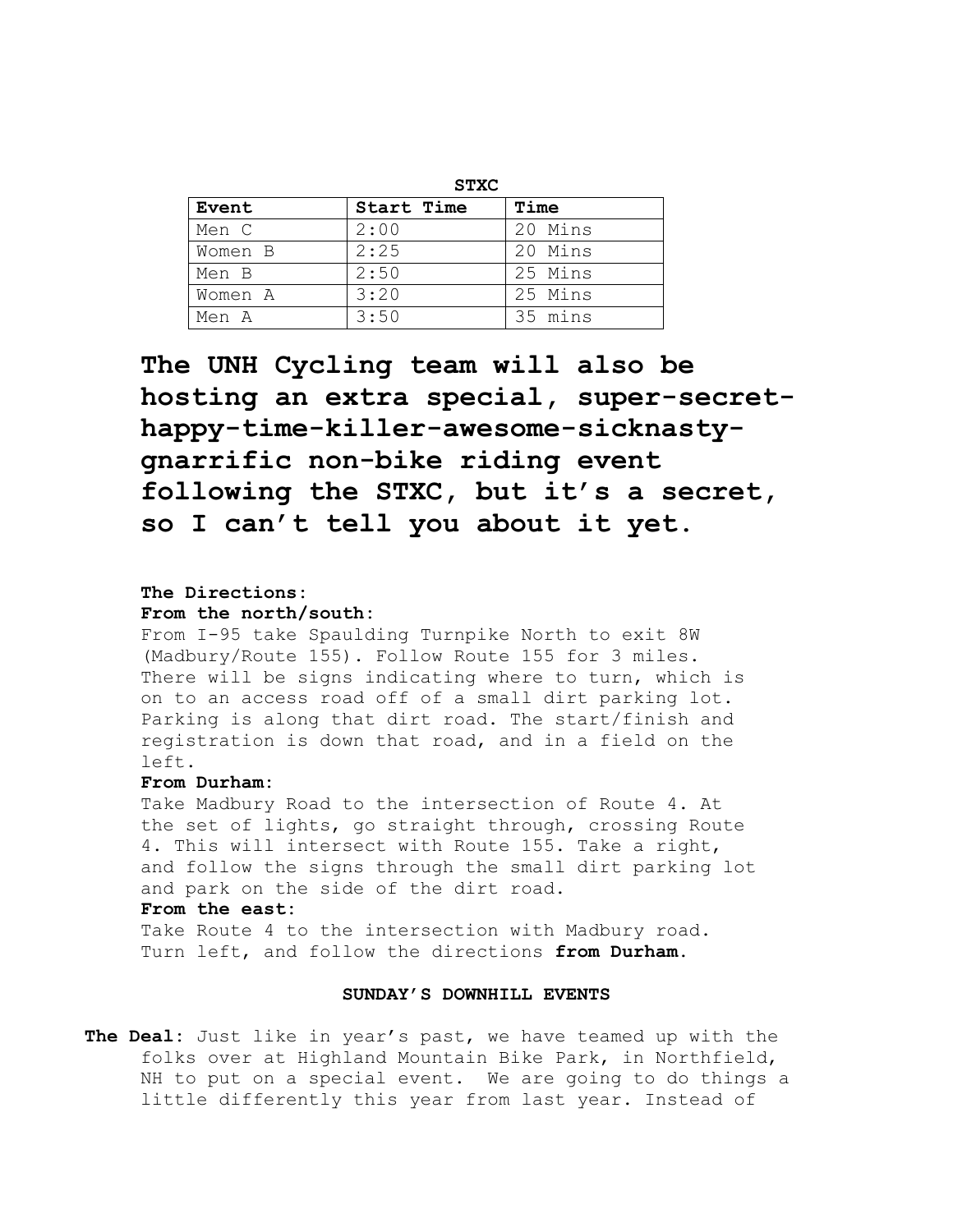running two downhill events last year, we are proud to announce that we will not only be running a downhill race, down the Eastern Hemlock trail, but will feature a duel slalom course. This is no grass hill course; the guys at Highland have put together an awesome track that will be sure to please.

The Eastern Hemlock trail is the natural trail that we ran last year. It is a great course for beginner downhillers, as it has plenty of option lines, although slower, around much of the difficult riding. At the same time, it is a fun course for even the most experienced riders, who are encouraged to take the more challenging, and faster lines.

Amateur and Pro categories are going first before the collegiate riders in the downhill event.

We will be running the downhill event first, and the slalom event second.

\*SUPER BONUS\* Similar to last year, gravity riders will receive lift tickets for the day and are encouraged to explore the entire park, so for those gravity riders who have to be patient on Saturday, they will have their day to play on Sunday!

**FOR GRAVITY RIDERS ON SATURDAY:** We have heard the word of the gravity riders of last year, and this year we are offering a special race package for Saturday outside of the collegiate race series. Highland Mountain will be holding an open DS race on Saturday on the same course that will be run Sunday. For any rider with a collegiate ID, a special lower price ticket package will be made available. 13 dollar entry fees (and \$36 for a lift ticket) to go race for cash prizes! So for those gravity riders who are "bored" by the lack of activity on Saturday, this is a great chance to race, preview the course, and maybe walk away a little richer! Keep in mind, this will not effect the ECCC in any way, just another option for some great riding.

 \*Highland Mountain does reserve the right to change run selection if weather becomes a factor.\*

Collegiate races will go off in the following order: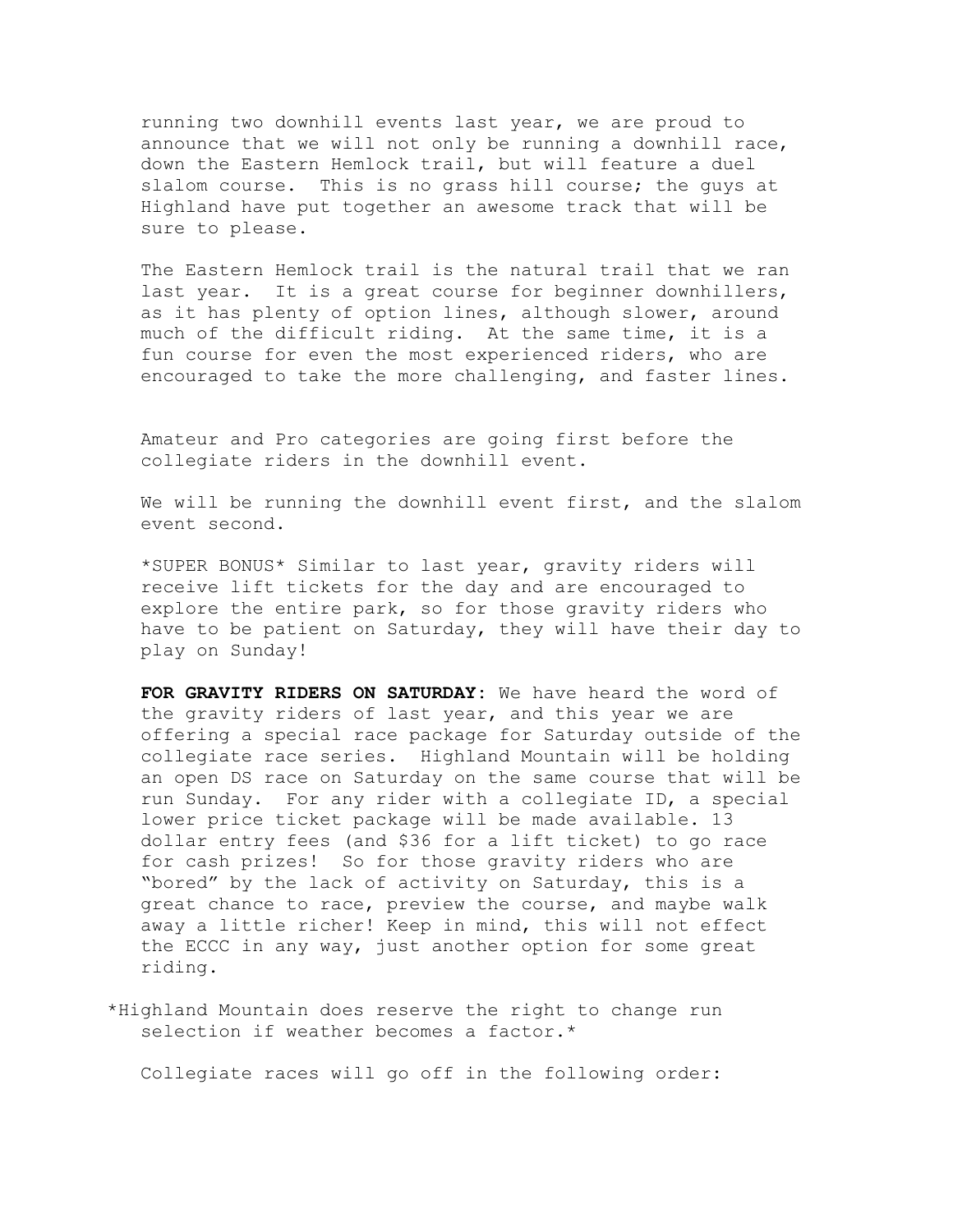```
Men's C
Men's B
Men's A
[10 minute gap]
Women's A
Women's B
[10 minute gap]
```
#### **Sunday, September 21st**

8:00-9:30 Registration AM 8:00-10:30 Course open for practice (racers only) AM 10:30-11:00 Course closed for maintenance AM 11:00 AM Race Start- Race Order: Collegiate first, Pro/Am to follow TO FOLLOW DUEL SLALOM RUNS WILL BEGIN FOLLOWING THE COMPLETION OF THE DH RACE

- Awards for **both** races will take place approximately 1 hour after race #2 completion
- **The Cost:** \$13 per race, per rider, with an additional \$35 for an all-day lift ticket.
- **The Prizes**: Prizes will be awarded to the top three collegiate riders in each field, in each race.

## **The Directions:**

Directions are available from Highland's website @ http://www.highlandmountain.com/visiting\_highland/direction s.php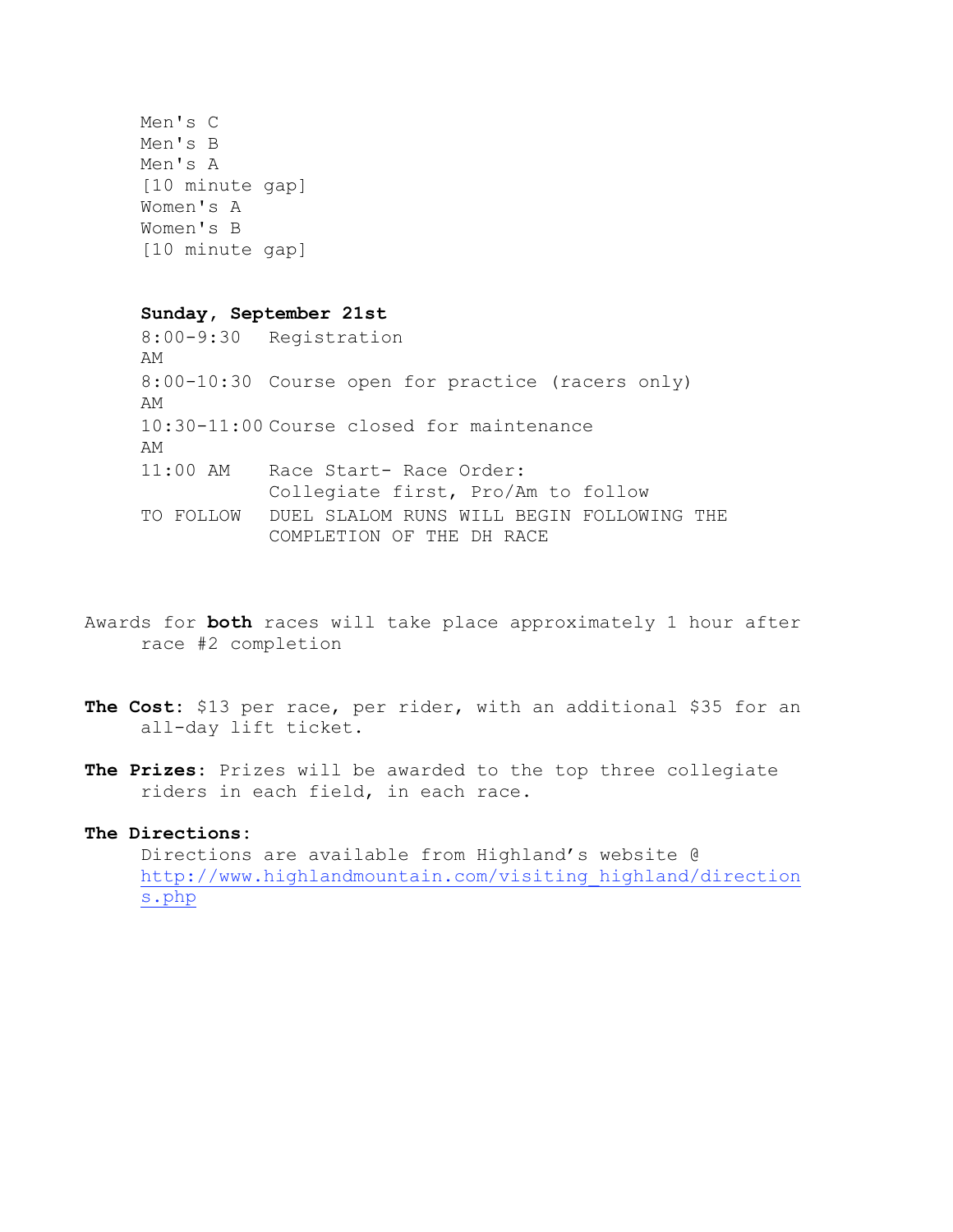

## **Saftey: Our #1 Concern**

At Kingman Farm we will have course marshals on course with radios connected back to the onsite medical staff and the UNH Team. The race is located only about 5 miles away from Wentworth Duglass Hospital, who has been alerted to our race plans. The most technical portion of the xc race falls in an area right behind the town hall in Madbury and has easy access to the road. The technical section is about 200 yards from the road, so if an ambulance needed to get there quickly, it would be possible. The short track race but has easy access to road, in the event of an accident.

Highland mountain has its own bike patrol and medics that will be on site and cover the entire event. They have their own medical stations and medics that will be available for all the collegiate races. They have the equipment and means to provide excellent care to anyone on site.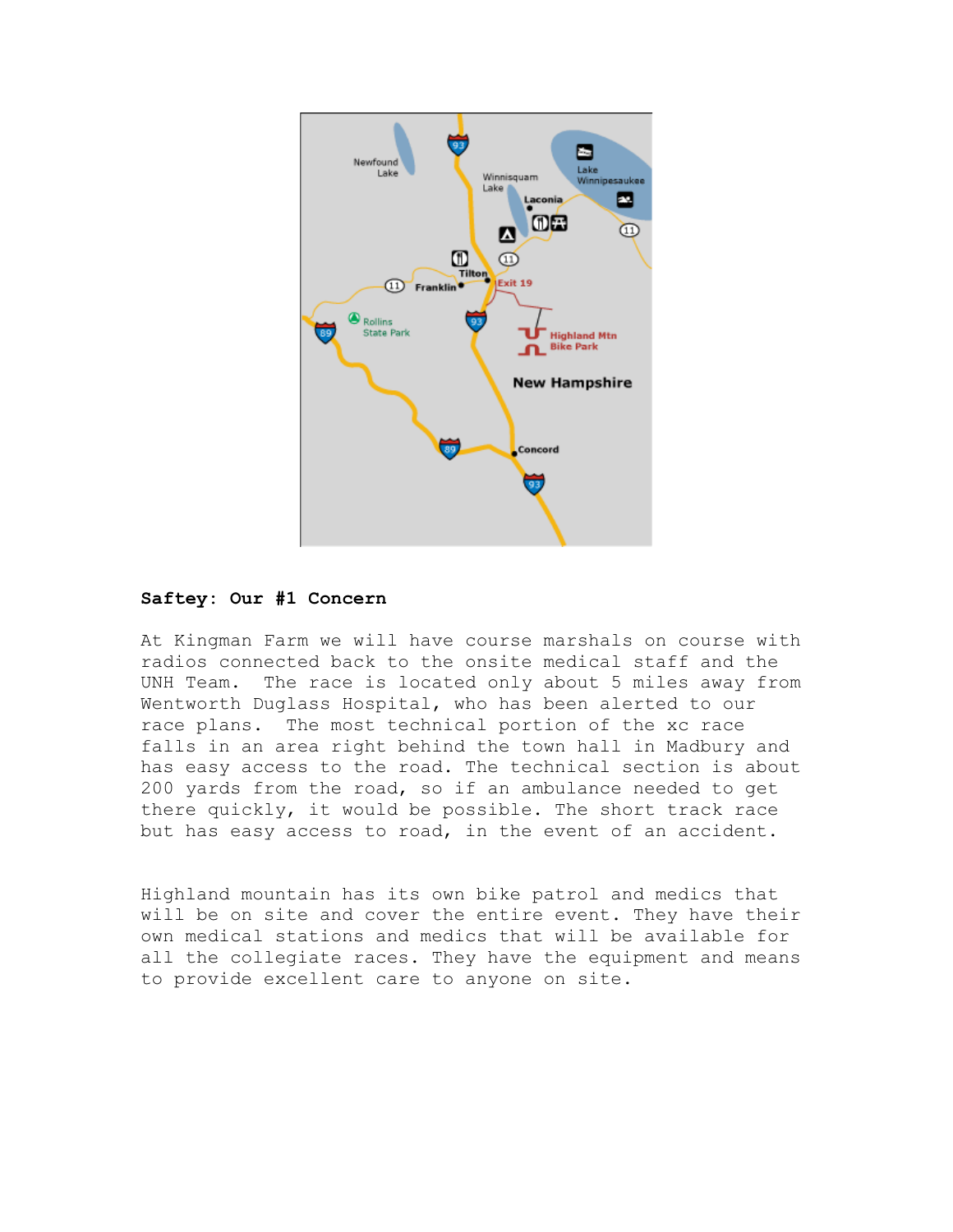#### **Hotels**:

Although there is no official race hotel, here are some hotels in located a close to Kingman Farm:

Days Inn-Downtown Dover 481 Central Ave. Dover, NH 03820 (603) 742-0400!  $(603)$  742-7790 $\uparrow$  - Fax

Comfort Inn and Suites 10 Hotel Dr. Dover, NH 03820 (603) 750-7507!

**There are also several campgrounds located near Highland Mountain in the Tilton/ Northfield area. Some places to check out include:**

Thousand Acres Campground 1078 S Main St Franklin, NH 03235 (603) 934-4440! thousandacrescamp.com

Campground at Silver Lake 389 Jamestown Rd Belmont, NH 03220 (603) 524-6289! onlinevacation.com

# **Registration will be available through bikereg.com and at each race, with a \$5 late fee**

If you have any questions regarding the event, please contact Jeff Lukach at jtk4@unh.edu

Also ...

Live Free or Die. Seriously.